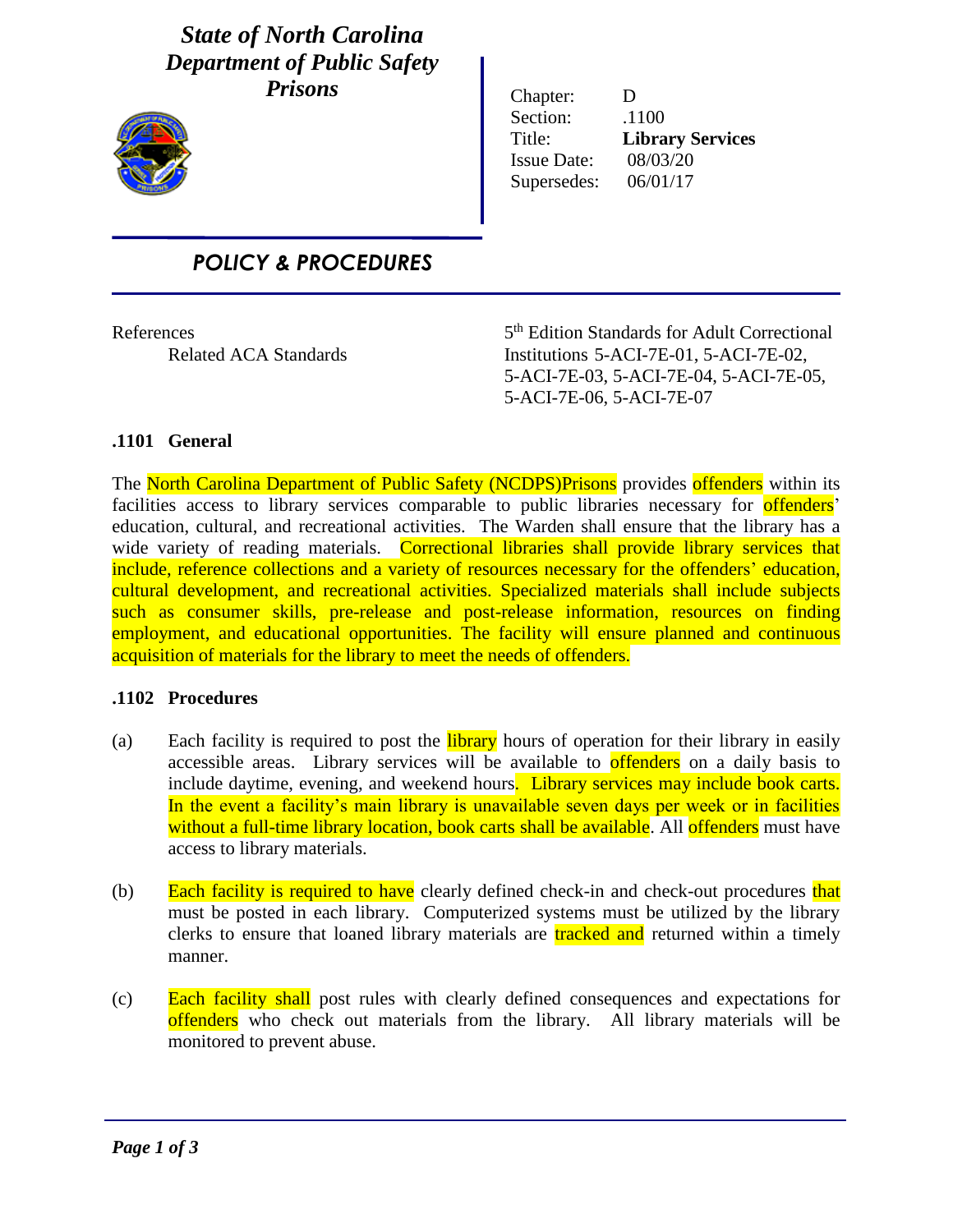(d) Facility libraries will classify and categorize all materials in an organized system, have a procedure for the circulation of materials, provide information service and reader's advisory service, and **provide a method for the** promotion of library materials. Other services may include book lists; special programs; contests for poetry, art, and writing; and/or audiovisual materials for educational and recreational purposes. Reasonable accommodations shall be made available for offenders with special needs.

#### **.1103 Coordination and Supervision**

- (a) The Education Services Library Services Coordinator shall indirectly supervise and assist facility Librarians, Program Specialists, Library Assistants, **offender** library clerks, school principals, and other library staff with the overall operation of the facility library. The Library Services Coordinator must hold a master's degree in Library Science, Information Resources, Media Services or related degree.
- (b) Each facility must have a qualified staff member, contractor, or community volunteer who coordinates and supervises the facility's library services. If the person is not a trained librarian, the Library Services Coordinator shall be available to conduct the training of staff members, contractors, or volunteers.
- (c) Prisons may authorize the use of **offender** library clerks to assist with the operation of the library. The selection and assignment of each clerk is made by appropriate facility staff. Each offender library clerk is provided with a detailed orientation and training in library operations to include circulation procedures, book repairs, providing technical assistance, and promotion of new acquisitions.
- (d) Each facility receives a yearly library budget based on the total number of **offenders** housed at the facility. The Library Services Coordinator consults and/or assists each facility with the purchase of library books, newspapers, equipment, computer software, maintaining updated circulation, inventory of assets, and other materials. Library purchases shall be made in accordance with DPS Fiscal Policy and Procedure, .2600.
- (e) Facility library coordinators must consult with the Library Services Coordinator prior to selecting and purchasing materials for the library. All purchases must meet the educational, informational, and recreational needs of the entire offender population. In addition, no publication should be purchased, accepted as a donation, or be otherwise available for circulation that is on the Master List of Disapproved Publications, or that violates Publications policy as described in D.0101 and following. The Master List of Disapproved Publications will be reviewed to ensure the publication is not on the disapproved list. The Publications Review Committee may be consulted for guidance concerning any publication.
- (f) Inter-Library Loan Programs with local and state public systems should be utilized to increase materials availability without increasing acquisition expenses, upon approval by